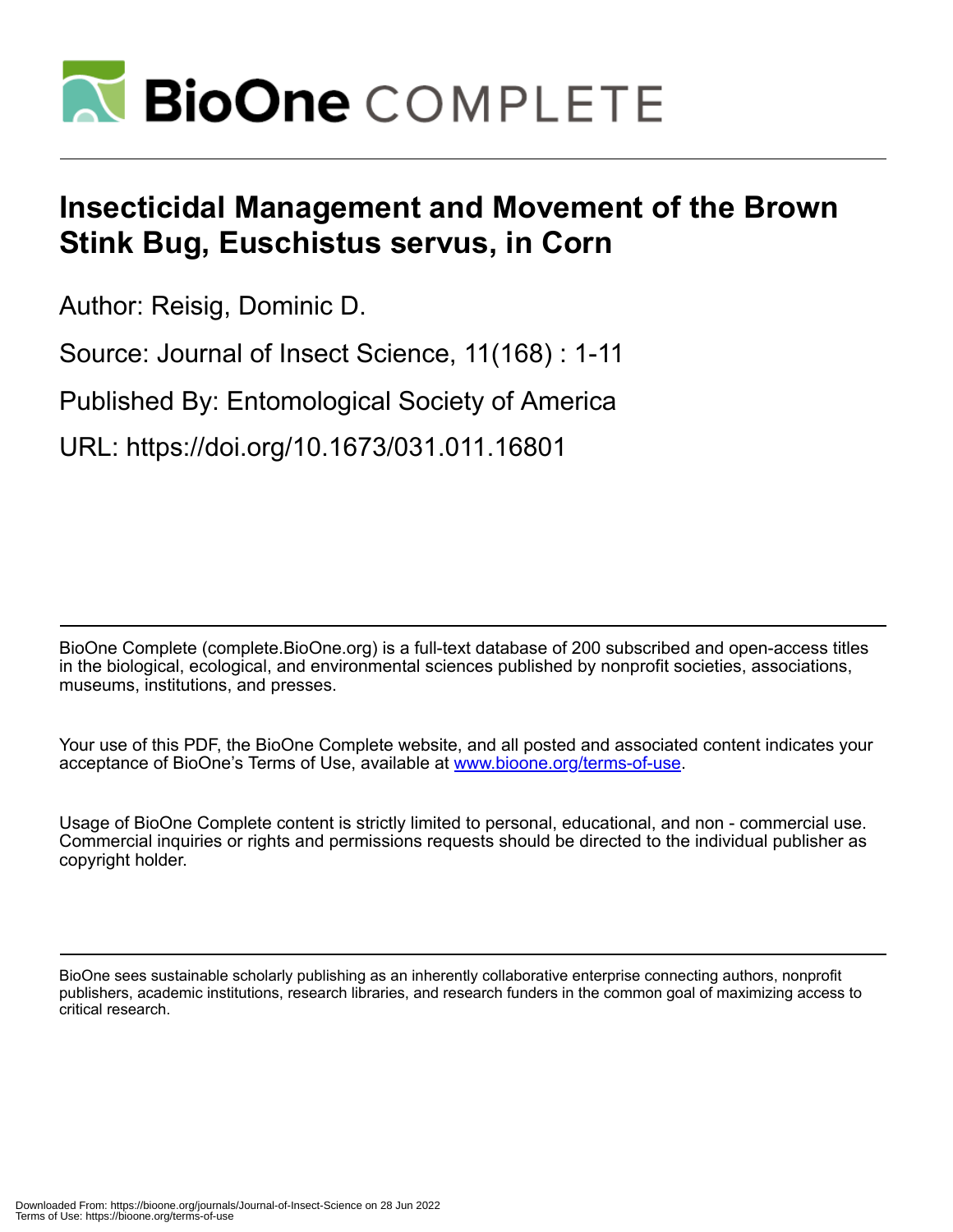

# **Insecticidal management and movement of the brown stink bug,** *Euschistus servus***, in corn**

Dominic D. Reisig

North Carolina State University, Department of Entomology, The Vernon James Research and Extension Center, 207 Research Station Road, Plymouth, NC 27962

# **Abstract**

In eastern North Carolina, some brown stink bugs, *Euschistus servus* (Say) (Hemiptera: Pentatomidae) are suspected to pass the F<sub>1</sub> generation in wheat (*Triticum aestivum* L.) (Poales: Poaceae) before moving into corn (*Zea mays* L.) (Poales: Poaceae). These pests can injure corn ears as they develop. To test their effectiveness as a management tactic, pyrethroids were aerially applied to field corn in two experiments, one with 0.77 ha plots and another with 85 ha plots. *Euschistus servus* population abundance was monitored over time in both experiments and yield was assessed in the larger of the two experiments. In the smaller experiment, the populations were spatially monitored in a 6.3 ha area of corn adjacent to a recently harvested wheat field (352 sampling points of 6.1 row-meters in all but the first sampling event). Overall *E. servus* abundance decreased throughout the monitoring period in the sampling area of the smaller experiment, but remained unchanged over time in the large-scale experiment. During all sampling periods in both experiments, abundance was the same between treatments. Yield was unaffected by treatment where it was measured in the larger experiment. In the smaller experiment, *E. servus* were initially aggregated at the field edge of the corn (two, six and 13 days following the wheat harvest). Sixteen days following the wheat harvest they were randomly distributed in the corn. Although it was not directly measured, stink bugs are suspected to move the cornfield edge as a result of the adjacent wheat harvest. More study of the biology of *E. servus* is needed, specifically in the area of host preference, phenology and movement to explain these phenomena and to produce better management strategies for these pests.

**Keywords:** autocorrelation, Moran's *I*, transect **Correspondence:** dominic\_reisig@ncsu.edu **Editor:** T. X. Liu was Editor of this paper. **Received:** 15 February 2011, **Accepted:** 17 July 2011 **Copyright :** This is an open access paper. We use the Creative Commons Attribution 3.0 license that permits unrestricted use, provided that the paper is properly attributed. **ISSN:** 1536-2442 | Vol. 11, Number 168

# **Cite this paper as:**

Reisig DD. 2011. Insecticidal management and movement of the brown stink bug, *Euschistus servus*, in corn*. Journal of Insect Science* 11:168 available online: insectscience.org/11.168

Journal of Insect Science | www.insectscience.org 1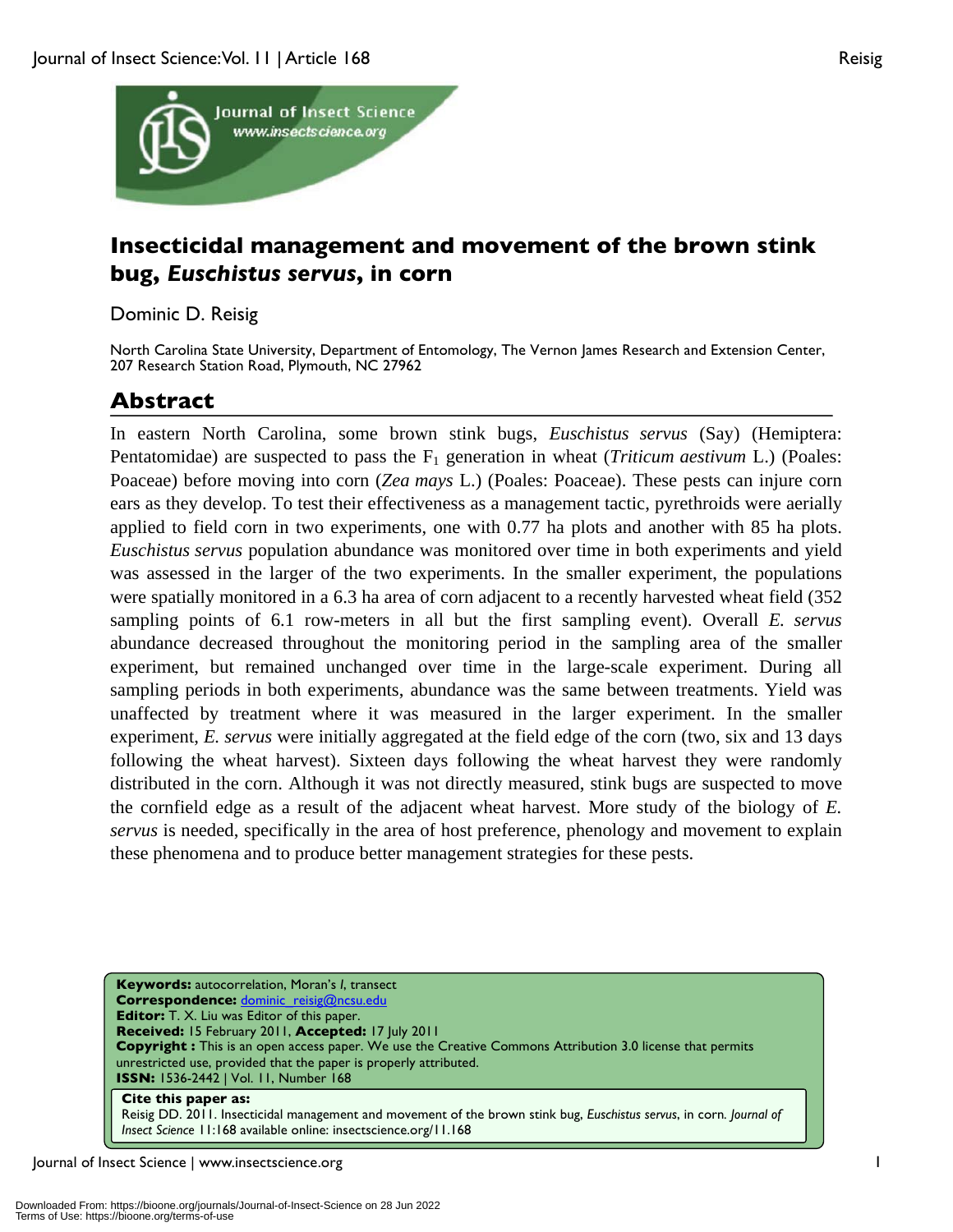Stink bugs are well-documented itinerant pests of Southeastern field crops. Both the southern green stink bug, *Nezara viridula* L. (Hemiptera: Pentatomidae) and brown stink bug, *Euschistus servus* (Say) have been reported to injure field corn, *Zea mays* L. (Poales: Poaceae), in the late vegetative and early reproductive stages (Clower 1958; Negrón and Riley 1987; Blinka 2008; Ni et al. 2010). However, their potential to injure field corn beyond the V6 stage has not been documented or investigated as extensively as that for corn before the V6 stage (Clower 1958; Townsend and Sedlacek 1986; Sedlacek and Townsend 1988; Annan and Bergman 1988; Apriyanto et al. 1989a, 1989b). Past the V6 stage, stink bug injury potential is greatest before and at anthesis (VT-R2) (Negrón and Riley 1987; Ni et al. 2010). These data show that as corn ears develop and mature they become less sensitive to injury.

Within North Carolina, the brown stink bug, *E. servus,* and green stink bug, *Acrosternum hilare* Say, predominate (Barbour et al. 1990; Blinka 2008; Herbert et. al 2009). Both species are polyphagous, piercing, sucking pests that feed on many cultivated and noncultivated monocots and dicots (McPherson and McPherson 2000). In North Carolina, both species are bivoltine and overwinter as adults in organic residues and litter (Dietz et al. 1979; McPherson and McPherson 2000). Adults emerging in the spring sustain themselves and reproduce on various wild and cultivated hosts before the second generation moves to cultivated hosts (Dietz et al. 1979; Ehler 2000; McPherson and McPherson 2000; Blinka 2008). Stink bug movement and host preference in North Carolina largely remains a black box, with complex differences and host preferences observed, but seemingly inconsistent and unexplained. For example, in one year, *E. servus* adults were found in much higher abundance during three months of samples taken in field corn, compared to cotton *Gossypium hirsutum* L., peanut *Arachis hypogaea* L., soybeans *Glycine max* L., tobacco *Nicotiana tabacum* L., weeds (defined as ditch banks and pasture fields that contained both grasses and broadleaves), and wheat *Triticum aestivum*, in L. (Poales: Poaceae) late-planted soybean fields that were defined as wheat fields harvested in spring and double-cropped with soybean (Blinka 2008). The previous year, no trend was observed. In the statistical analysis, there was a significant interaction of *E. servus* abundance over sample year, time of sample within the growing season, and the crop samples that remained unexplored. Inconsistencies between crops and year of *A. hilare* abundance were also observed. Disentangling these complexities may prove challenging. Factors such as the interplay of plant phenology, weather, and plant host mosaic in the landscape, to name a few, may prove important in describing the biology and movement of these stink bugs.

*Euschistus servus* is able to colonize, feed and oviposit on a single host, wheat (Blinka 2008). The generation of *E. servus* that emerges from this host is then suspected to move into corn in eastern North Carolina. Although this movement has not been documented directly, *E. servus* abundance can increase in the edges of cornfields adjacent to wheat as the wheat grain matures (Blinka 2008). The piercing, sucking, peripatetic and polyphagous plant bug (*Lygus* spp.) is known to move into cotton in a similar fashion when a nearby, more preferable host is harvested (Stern et al. 1964; Sevacherian and Stern 1975; Fleischer et al.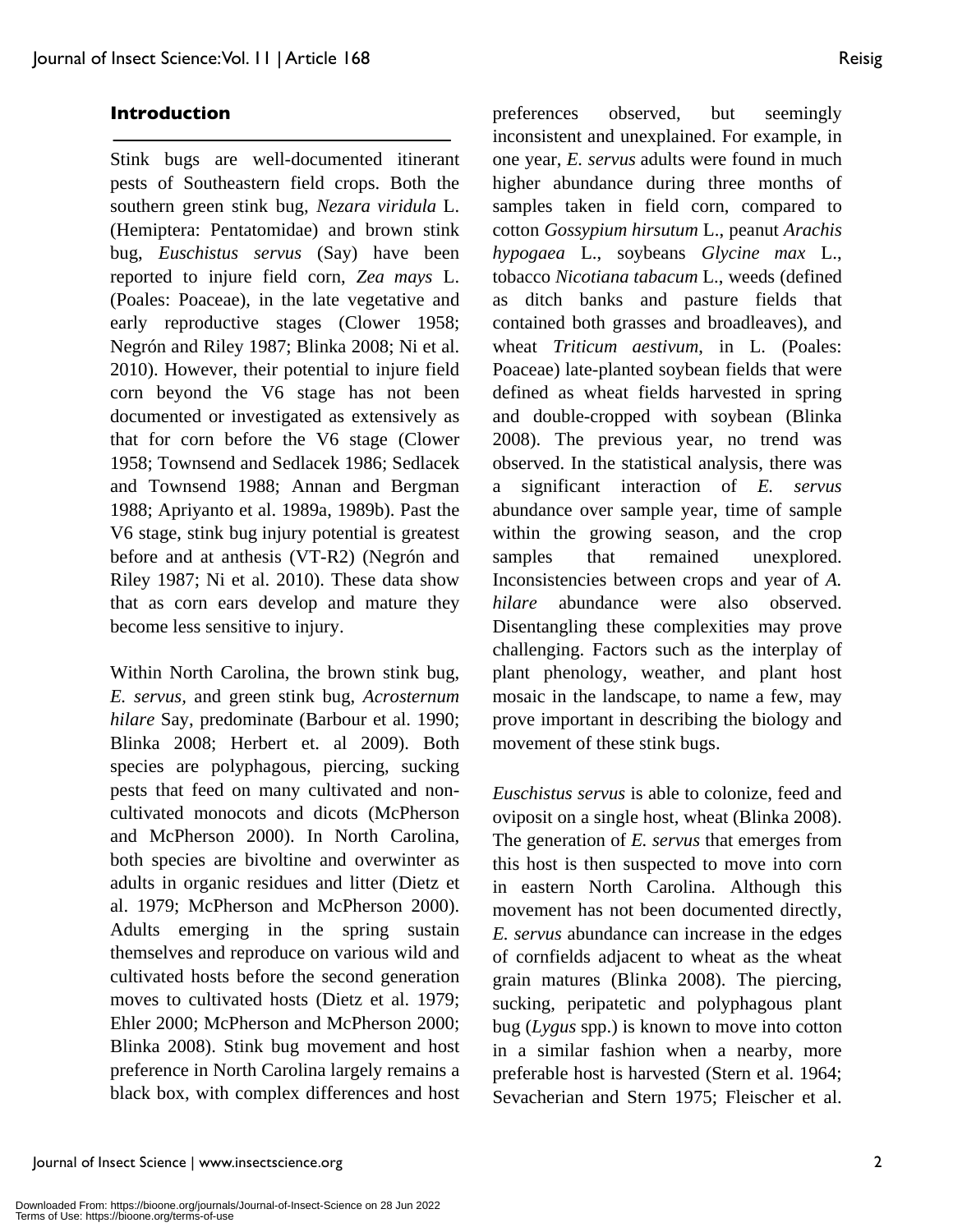1988). Wheat is typically harvested during early June in North Carolina, which often corresponds with the stage in field corn development in which the ear is forming, in the early stages of grain development. Corn is particularly susceptible to injury and damage during this period, when feeding may lead to reduced crop weight and abnormally shaped or deformed ears (Negrón and Riley 1987). Growers in North Carolina refer to this as "boomerang ear" or "banana ear." These experiments were designed to test the effectiveness of aerial pyrethroid application for stink bug management and its impact on corn yield. Spatial movement of stink bugs in field corn was documented in one of the experiments where corn was adjacent to harvested wheat.

# **Materials and Methods**

# **Spatial and small-scale insecticidal management study**

An 80 ha cornfield, *Z. mays* was located near Columbia, NC that was bordered on three sides by wheat, *Triticum aestivum* L. (Poales: Poaceae). The corn hybrid was DKC6169 YieldGard VT Triple (DKC= Dekalb, Monsanto, Co., www.monsanto.com) and was planted on 7 April 2010 at 89,000 seeds/ha, with 91 cm wide rows. The previous 2009 crop was also corn. A wheat field adjoining the corn was harvested by the grower on 8 June 2010 and the stubble was burned on 10 June 2010.

Corn was sampled for live stink bugs by searching individual plants along 6.1 m of row. Adult stink bug species and number was recorded. Egg masses and nymphs were recorded, but not identified to genus or species. On 10 June, there were four sample transects, extending from the edge of the corn adjacent to the field that previously contained wheat (Figure 1). These transects consisted of individual sampling points separated by 9.1 meters across the rows (the  $11<sup>th</sup>$  sampling location was 91 m from the border). Each of these sampling locations across the rows in the transect was paired with another corresponding sampling location in the next transect. These pairs were separated 171 m down an individual row (the fourth group of sampling locations was 512 m from the first). As a result, on 10 June, 44 total locations were sampled for stink bugs in the field, encompassing a 6.3 ha sampling area.

An aerial applicator was contracted to apply lambda-cyhalothrin (Karate Z at 33.6 g ai/ha, Syngenta Crop Protection, Inc., www.syngenta.com) in 21 m wide-passes on 11 June. Application volume was 28 L/ha; the corn stage was V12-V13 and it tasseled after V13. Alternating plots were created that were four spray-widths wide (85 m) by 91 m long. These treated plots were separated by untreated areas that were 85 m x 91 m. An aerial application (Karate Z at 33.6 g ai/ha in four 21 m wide-passes) was also made on 21 June that was to overlap half of the treated area and half of the previously untreated area.

Stink bugs were again sampled from the 6.3 ha area as previously described on 14 June (3 days after the first treatment), 21 June (directly before the second treatment), 24 June (3 days after the second treatment) and 28 of June, as described above. However, instead of four transects of 11 sampling locations, the number was increased to 32 transects of 11 sampling locations (Figure 1). Each of these transects was separated by 21.3 m down the row, instead of the previous 171 m.

Efficacy of the first insecticidal treatment was assessed through a repeated measures mixedmodels analysis of variance (ANOVA, PROC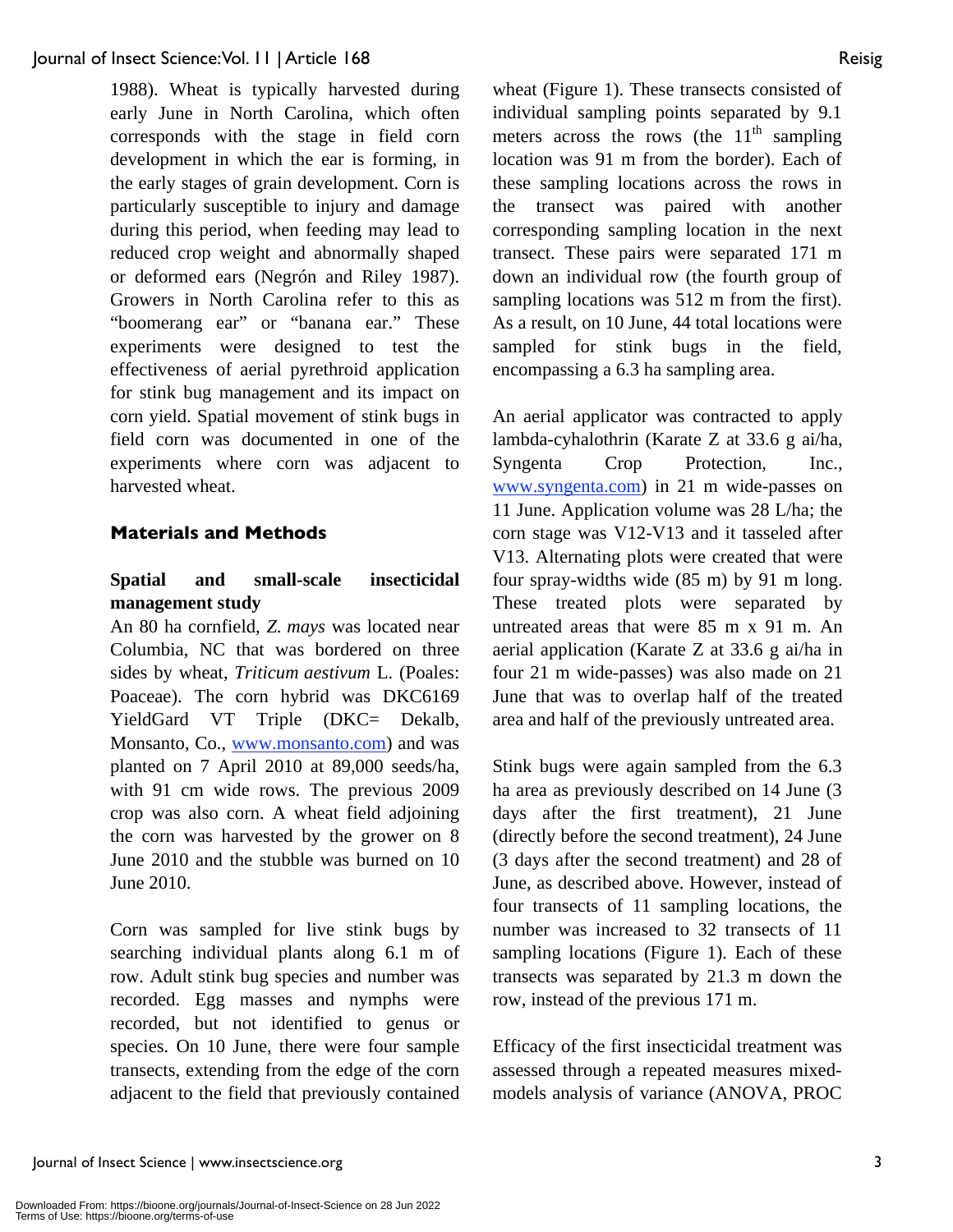# Journal of Insect Science: Vol. 11 | Article 168 Reisig

MIXED, SAS Institute 2008) approach. Fixed factors included treatment and the interaction of treatment and date. The REPEATED statement was used and the covariance was fit with a first-order autoregressive structure, based on the lowest  $\chi^2$  value criterion (Littell et al. 2006). A square root transformation was used to normalize the data and the GROUP= option was used in the REPEATED statement to correct the heteroscedasticity. Denominator degrees of freedom were calculated following the methods of Kenward-Roger (1997). Data included in this analysis were collected between 14 and 21 June. Data from the second insecticide treatment were not included in an ANOVA because the airplane did not spray the correct area. As a result, stink bug numbers are reported as an average for the field on 24 and 28 June. Untransformed means are presented as plus or minus standard error of the mean.

To test the degree of spatial dependence among the stink bugs sampled, data were projected in ArcView 9.3.1 (ESRI 2009). Global Moran's *I* was used to test for spatial autocorrelation among the region for each sampling date. Cocu et al. 2002 provide an excellent and detailed explanation of Gobal

Moran's *I*. Briefly, Global Moran's *I* was calculated using the "Spatial Autocorrelation (Morans I)" spatial statistics tool in ArcView, with the equation defined as:

$$
I = NSO_{ij}w_{ij} \times z_i \times z_{ji}z_i^2
$$

where the observations  $z_i$ ,  $z_j$  are deviations from the mean and  $w_{ij}$  is the element in the spatial weights matrix corresponding to the observation pair  $i$ ,  $j$ .  $S_0$  is the aggregate of all the spatial weights and *n* is the total number of features. The upper limit of the spatial weights matrix was defined as the area encompassing the entire sample arena. If  $I = 0$ , there was no spatial autocorrelation; if  $I > 0$ , the spatial autocorrelation was positive (surrounding sampling points had similar abundance); and if  $I \leq 0$ , the spatial autocorrelation was negative (surrounding sampling points had dissimilar abundance).

# **Large-scale insecticidal management study**

Corn was planted in four blocks near Beaufort, NC (Table 1) at 81,545 seeds/ha on 51 cm rows. On 25 June, lambda-cyhalothrin (Karate Z at 33.6 g ai/ha) was applied aerially, with 28 L/ha of water, to half of the north side of the four blocks, splitting them. The south

**Table 1.** Corn hybrid 2010 planting and harvest information. DKC= Dekalb; RR2= glyphosate tolerant; YGCB= YieldGard Corn Borer (Monsanto, Co.); Augusta= Augusta Seed Corp., Mount Solon, VA; VT3= YieldGard VT Triple (Monsanto, Co.); YGPL= YieldGard Plus (Monsanto, Co.).

| <b>Block</b>     | <b>Hybrid</b>      | <b>Hectares</b> | <b>Planting Date</b> | <b>Seed Treatment<sup>a</sup></b> | <b>Harvest Dates</b> |
|------------------|--------------------|-----------------|----------------------|-----------------------------------|----------------------|
|                  | DKC6018 RR2/YGCB   | 21.7            | 13 April             | clothianidin, 0.25 <sup>b</sup>   | 13-14, 18 August     |
|                  | DKC6018 RR2/YGCB   | 93.9            | 13 April             | clothianidin, 0.25                | 13-14, 18 August     |
|                  | Augusta 5460       | 42.7            | 13 April             | thiamethoxam, 1.25°               | 13-14, 18 August     |
|                  | <b>DKC6051 VT3</b> | 10.7            | 13 April             | thiamethoxam, 0.25 <sup>d</sup>   | 13-14, 18 August     |
| $\mathbf{2}$     | Augusta 5460       | 52.2            | 13 April             | thiamethoxam, 1.25                | 14, 18, 19 August    |
|                  | <b>DKC6051 VT3</b> | 106.2           | 13 April             | thiamethoxam, 0.25                | 14, 18, 19 August    |
|                  | DKC6018 RR2/YGCB   | 10.7            | 13 April             | clothianidin, 0.25                | 14, 18, 19 August    |
| 3                | DKC5779 RR2/YGPL   | 9.4             | 13 April             | clothianidin, 0.25                | 11-12 August         |
|                  | DKC5779 RR2/YGPL   | 10.8            | 8 April              | clothianidin, 0.25                | 11-12 August         |
|                  | DKC5779 RR2/YGPL   | 137.6           | 8 April              | clothianidin, 0.25                | 11-12 August         |
|                  | DKC5779 RR2/YGPL   | 10.6            | 8 April              | clothianidin, 0.25                | 11-12 August         |
| $\boldsymbol{4}$ | DKC6018 RR2/YGCB   | 112.3           | 12 April             | clothianidin, 0.25                | 11-12, 13 August     |
|                  | DKC5779 RR2/YGPL   | 21.6            | 12 April             | clothianidin, 0.25                | 11-12, 13 August     |
|                  | DKC5779 RR2/YGPL   | 36.3            | 12 April             | clothianidin, 0.25                | 11-12, 13 August     |

a mg ai/kernel, bPoncho 250 (Bayer Crop Science, Research Triangle Park, NC), <sup>c</sup>Cruiser Extreme 1250 (Syngenta Crop Protection, Inc.), dCruiser Extreme 250 (Syngenta Crop Protection, Inc.)

Journal of Insect Science | www.insectscience.org 4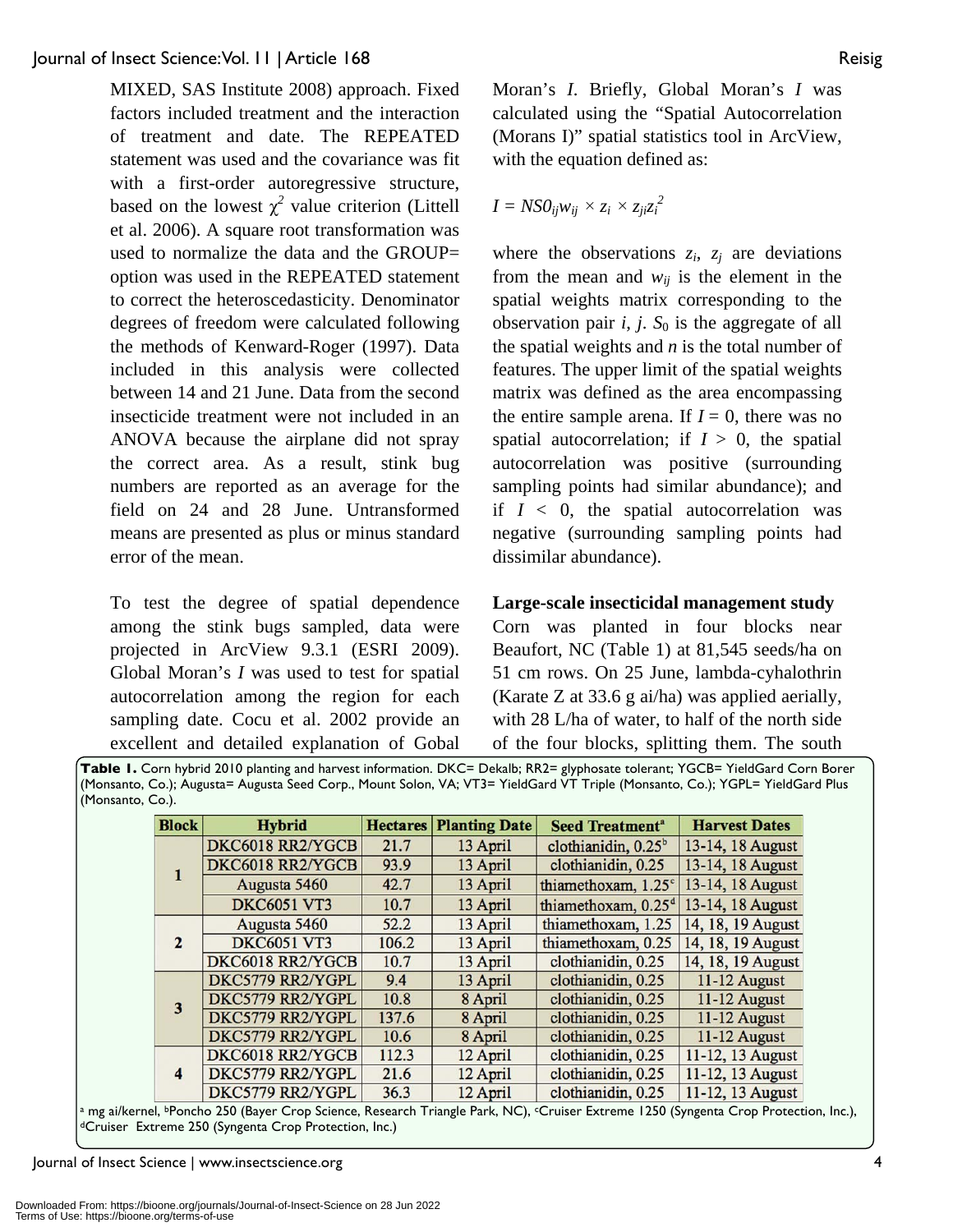portion remained untreated. Both the treated and untreated areas were approximately the same size and were approximately 85 ha in each replication (plot). Live adult stink bugs were sampled on 12 June, 22 June (both pretreatment) and 3 July (post-treatment). Presence of eggs and nymphs was noted, but their number was not recorded. When sampling preceded treatment, 20 plants in six random locations were searched for stink bugs in what was to become a treated area and groups of twenty plants in six random locations in each replication. The number of the twenty plant groups that were sampled at each location ranged from 2 to 4 on 12 June (average number was  $2.6 \pm 0.1$ , with a median of 3). On 22 June and 3 July, 4 to 6 groups of twenty plants were sampled at each location (average number was  $4.8 \pm 0.05$ , with a median of 5). The post-treatment sampling procedure was identical to the pre-treatment sampling. Yield was assessed using data from four John Deere 9750 STS combines (John Deere, Moline, IL), each equipped with an Ag Leader Technology PF3000 yield monitor (Ag Leader Technology, Ames, IA) and Ag Leader moisture sensing components. All four combines were used to harvest each plot and the area harvested by an individual combine ranged from 6.6 to 27.5 ha.

Mixed-models ANOVA (PROC MIXED) was used to compare yields between treatments. Yield data from each of the four combines was considered a pseudoreplicate and the mean yield for each plot was calculated using the yield from each of the four combines in each plot (two plots per block). Block was assigned as a random factor, while treatment was fixed. A repeated measures mixed-models ANOVA (PROC MIXED) approach was used to compare abundance over time. Fixed factors included treatment and the interaction of treatment and date. The REPEATED statement was used and the covariance was fit with a compound symmetry structure, based on the lowest  $X^2$  value criterion (Littell et al. 2006). A square root transformation was used to normalize the data and the GROUP= option was used in the REPEATED statement to correct heteroscedasticity. Denominator degrees of freedom were calculated following the methods of Kenward-Roger (1997). Means were separated using Tukey's Honestly Significant Differences (Tukey's HSD) test to protect against Type I errors.

# **Results**

# **Spatial and small-scale insecticidal management study**

*Insecticidal management.* The average number of plants sampled at each 9.1 rowmeter sampling location during the study was  $13.6 \pm 0.1$ . *E. servus* was the dominant stink bug present, while *A. hilare* was not present. Other stink bugs (e.g. *Oebalus pugnax* F., *Proxys punctulatus* Pallisot and *E. tristigmus* (Say)) were not found in significant abundance (viz.,  $n < 3$  per sampling date). Stink bug abundance on 10 June, sampled one day prior to the aerial treatment, was  $0.08 \pm$ 0.23 stink bugs per plant. On 14 June, three days post-treatment, stink bugs per plant averaged  $0.027 \pm 0.007$  in untreated plots and  $0.019 \pm 0.002$  in treated plots. One week later, on 21 June, stink bugs per plant averaged  $0.013 \pm 0.005$  in untreated plots and  $0.006 \pm 0.005$ 0.001 in treated plots. Stink bug abundance was not significantly different in treated and untreated plots ( $F = 2.26$ ; d.f. = 1, 6.95;  $P =$ 0.18), regardless of date, but they were significantly higher on 14 than 21 June  $(F =$ 11.69; d.f. = 1, 6.95;  $P = 0.01$ ). After the second aerial treatment, stink bug abundance averaged  $0.012 \pm 0.001$  per plant on 24 June (three days after the second application) and  $0.008 \pm 0.001$  on 28 June.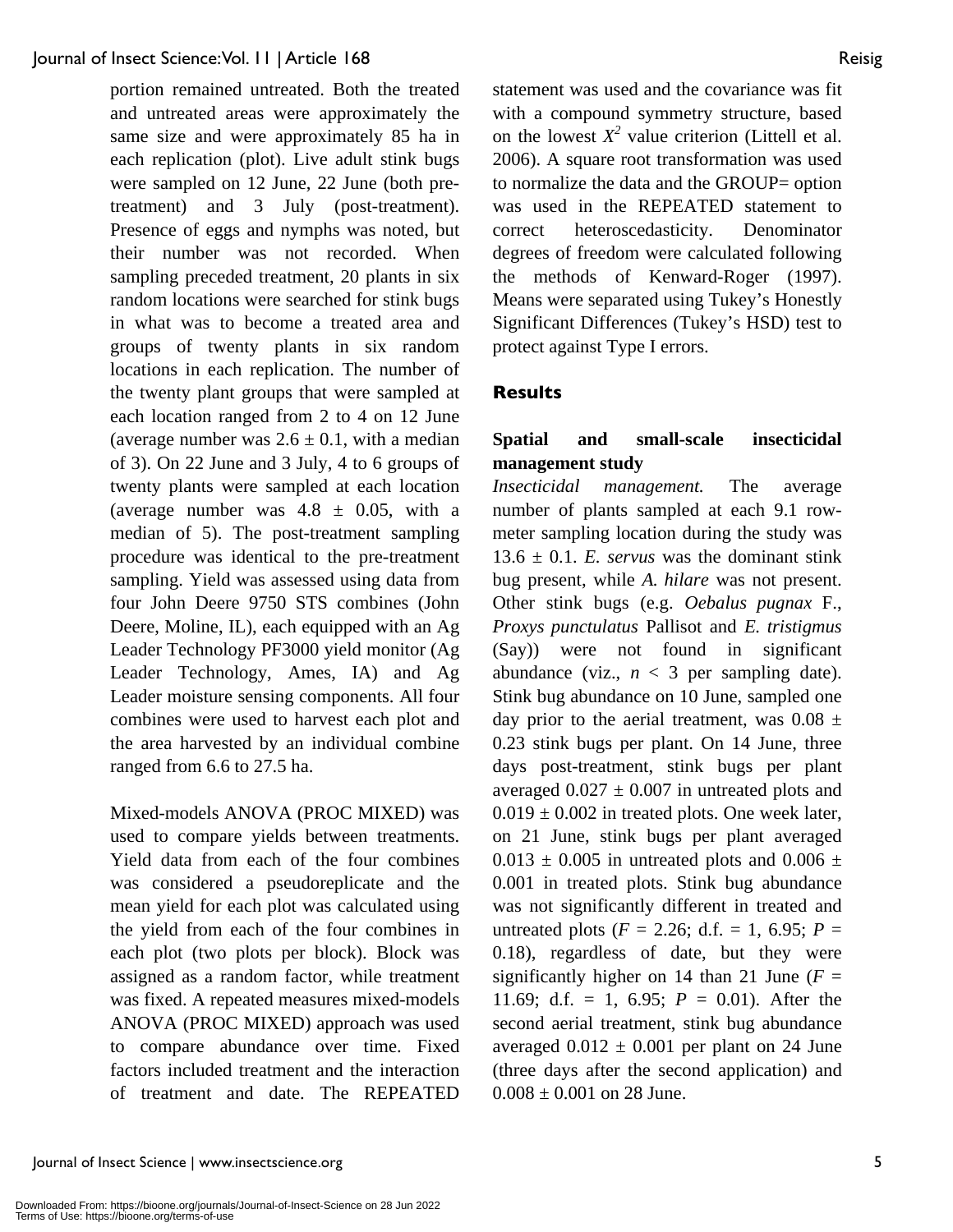**Spatial dynamics.** Stink bugs were significantly spatially autocorrelated (clustered) on 10 June (Moran's  $I = 0.10$ ;  $Z =$ 2.3;  $P = 0.02$ ), 14 June (Moran's  $I = 0.02$ ;  $Z =$ 5.3;  $P < 0.0001$ ) and 21 June (Moran's  $I =$ 0.02;  $Z = 4.3$ ;  $P < 0.0001$ ), but were randomly distributed on 24 June (Moran's  $I = 0.00$ ;  $Z =$ 1.26  $P = 0.21$ ) and 28 June (Moran's  $I = -$ 0.01;  $Z = -1.11$ ;  $P = 0.27$ ). When graphically depicted (Figure 1), clusters were visible in one end of the sampling area on 10 June and near the edge on 14 and 21 June.

#### **Large-scale insecticidal management study**

Eight days after treatment, stink bug abundance was the same between treated and untreated corn (Figure 2). Stink bug population abundance fluctuated significantly across sampling date  $(F = 5.47; df = 2, 6.1; P)$  $= 0.04$ ), but the means were not statistically different using Tukey's HSD means separation procedure. Stink bug abundance was similar across dates among treatment  $(F =$ 1.12;  $df = 2$ , 8.19;  $P = 0.37$ ) or treatment ( $F =$ 0.06; df = 2, 8.2; *P* = 0.82). Average yield was  $391.1 \pm 11.6$  bu/ha in lambda-cyhalothrintreated plots and  $404.1 \pm 3.8$  in untreated plots. They were not significantly different (*F*  $= 2.79$ ; df  $= 1, 3$ ;  $P = 0.19$ ). Mean percent moisture was  $20.1 \pm 0.2$ .

# **Discussion**

Reduction in *E. servus* abundance from aerial lambda-cyhalothrin treatments was not observed in either experiment. Yield was the same between insecticide-treated and untreated field corn in the large-scale experiment. This is consistent with previous studies demonstrating that parameters associated with yield loss at this stage in corn development are less sensitive to injury (Clower 1958; Negrón and Riley 1987). Stink



**Figure 1.** Spatial interpolation (inverse distance weighted using ArcView) of total stink bugs per 20 row-feet in Tyrrell County, NC corn sampling arena. Black circles represent sampling points. Surrounding crops notated in figure of first sampling. High quality figures are available online.

bugs were spatially clustered in the corn two, six, and 13 days after the wheat harvest in the adjacent field. Stink bugs were randomly distributed on later sampling dates. Most of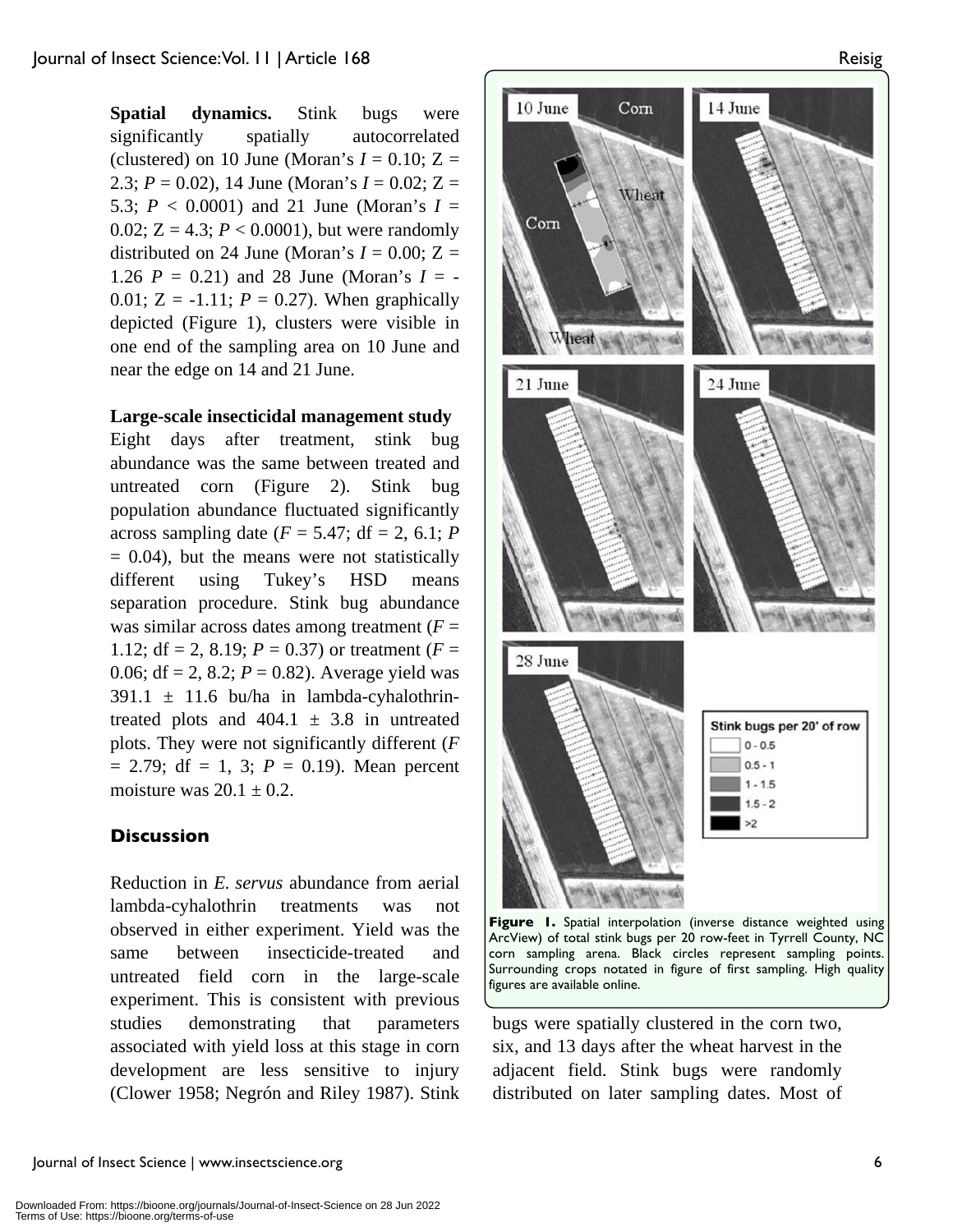

these clusters occurred on the field edge of corn that was adjacent to the harvested wheat field. This provides further indirect evidence that *E. servus* may build up population abundance in wheat and move into adjacent corn.

*Euschistus servus*, the dominant species found in these experiments, is more tolerant to pyrethroids than organophosphates, as demonstrated by vial and field assays (Willrich et al. 2003). Consequently, tolerance could provide an explanation for lack of effective management. However, a small plot insecticide screening trial for stink bugs was initiated on 11 June 2010 in an area of the corn adjacent to the spatial and small-scale insecticidal management study (unpublished data). This trial was also adjacent to the harvested wheat and the location was chosen because stink bugs were relatively abundant. The insecticides for this study were applied one day after the aerial application for the small-scale spatial and insecticide management study in the same field. In the small-plot trial, an application of lambdacyhalothrin (Warrior II at 33.6 g ai/ha, Syngenta Crop Protection, Inc.) significantly reduced stink bug abundance by 93% in comparison to the check plots three days after treatment. Similar effects were seen using high rates of other pyrethroids (e.g., gammacyhalothrin and zeta-cypermethrin). Seven days after treatment there were no significant differences among treatments. Although tolerance to lambda-cyhalothrin cannot be ruled out as a contributing factor to the lack of effective stink bug management in these studies, it is unlikely given the significant effect observed in the small-plot experiment adjacent to the spatial and small-scale insecticidal management study.

Application methods between the small-plot experiment and aerially-applied insecticide experiments were markedly different. For example, the application volume of the small plot experiment was 75 L/ha compared to the 28 L/ha applied in the aerially-applied experiments. Moreover, a backpack sprayer fitted with a boom to spray above the corn was used and the application was made during the morning. As a result, stink bug abundance may have been effectively reduced using pyrethroids in the small-plot experiment due to differences resulting from the application method, such as increased coverage (i.e., that which might result from a higher application volume, different nozzles, reduced drift resulting from relative proximity to the crop canopy, etc.).

All insecticide applications were made during the morning; hence, the time of day probably did not have a major impact on the differences in the effect of insecticide on stink bug densities among experiments. Stink bugs were sampled in the morning and into the early afternoon. However, anecdotal differences in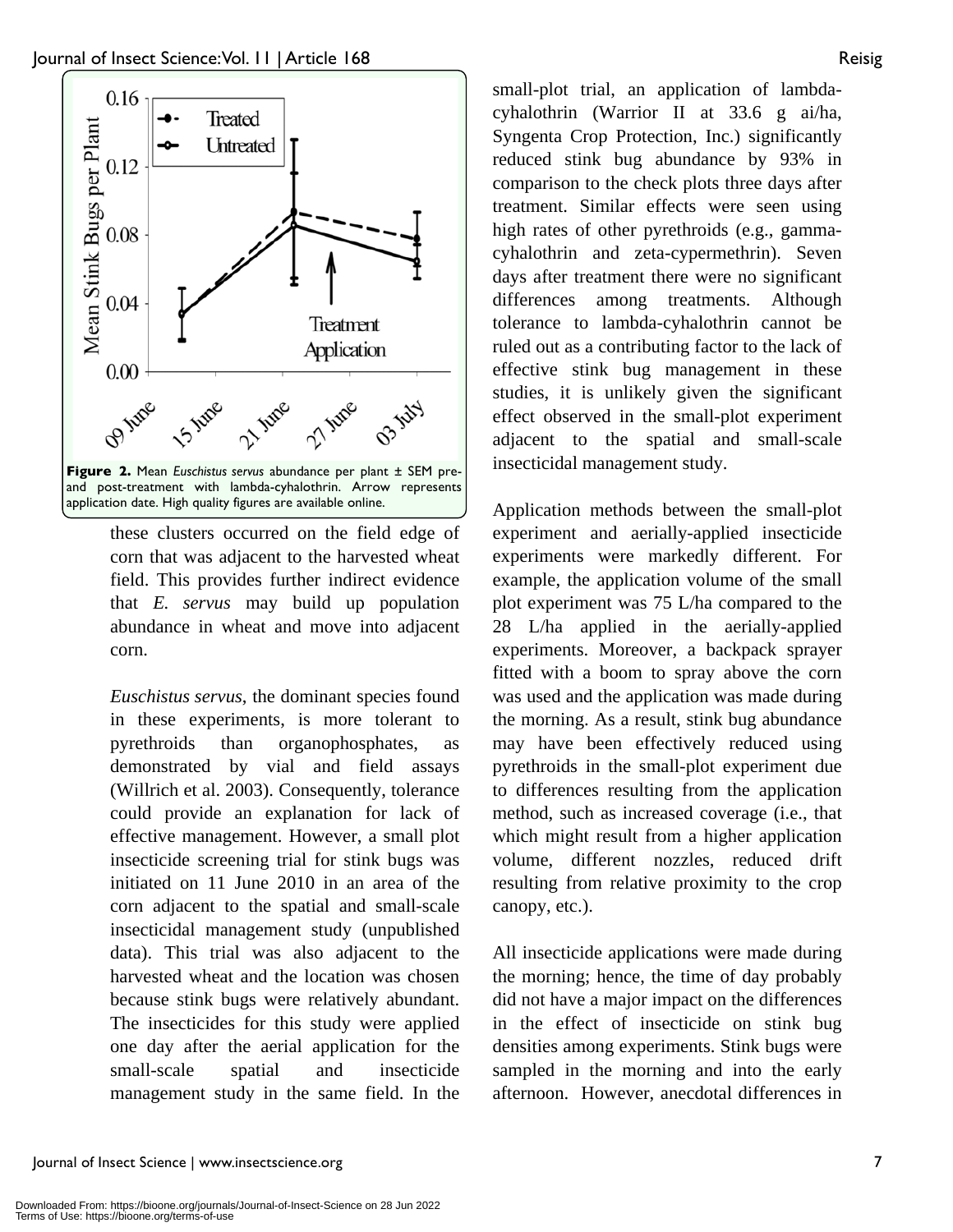distribution among the plant were not observed throughout the day. Most stink bugs were observed hidden between the leaf collar and the stem of the plant. Aerial insecticidal management may be more effective if future research reveals that stink bugs have diurnal behavior in which they move from cryptic habitats to more exposed habitats.

Movement of stink bugs from untreated areas to treated areas is a possible explanation for the apparent lack of effective insecticidal management. The large-scale experiment was designed to eliminate this as a possible confounding effect, with plot sizes of 85 ha. Although the movement potential of stink bugs across the landscape is unknown, it seems unlikely that stink bugs would colonize and spread evenly throughout treated blocks eight days after treatment, when the posttreatment sample was taken. Stink bug abundance did not differ between treated and untreated areas at any point during the monitoring period in the spatial and smallscale experiment. However, stink bugs were clustered at the field edge, prior to, and three and seven days following the first pyrethroid treatment. As a result, it is unlikely that stink bugs moved from untreated areas into treated areas and more plausible that they were initially clustered at the edge of the cornfield because they had moved out of the adjacent harvested wheat field.

Stink bugs were spatially clustered in the corn two, six, and thirteen days after the adjacent wheat harvest. In Georgia, *N. viridula* and *E. servus* are known to be distributed toward the edge of corn, rather than the interior (Tillman 2010). Tillman 2010 reported data as a comparison between stink bug numbers in the edge of the field and those on the interior, lumped together over the entire field season. Their approach contrasts with the present study where stink bugs were sampled and spatially analyzed at different periods of time. In the present study, clusters were generally concentrated on the field edge, although possibly not on the sample taken two days after the wheat harvest. The sample taken two days after the wheat harvest was a "pretreatment" sample because it was taken one day before the aerial pyrethroid application. Sampling of the area was not as complete as the other dates and represented four transects of eleven longitudinal sampling points, instead of thirty-two transects of eleven longitudinal sampling points in the same area. Clusters on this day do not appear associated with the field edge, but this could be an artifact attributable to an insufficient number of sampling points. Burning of the wheat stubble, adjacent to the cornfield, was concurrent with the two day after harvest sample taken in the corn. The similar peripatetic, polyphagous, piercing, sucking pest *Lygus hesperus* moves in response to changes in light and wind (Blackmer et al. 2004; Bancroft 2005). Although movement was not directly observed, intransient stink bugs in the wheat stubble following harvest may have moved into the corn as a result of the burning.

Regardless, stink bugs were spatially clustered in the cornfield edge adjacent to the harvested wheat on six and thirteen days after the wheat harvest. These clusters were present after the first pyrethroid application and were most likely independent of it, since abundance was similar in treated and untreated areas. Stink bugs were randomly distributed after the second pyrethroid application. Although the aerial applicator did not spray the correct area in the second application, it is unlikely that this application affected stink bug abundance because they randomly distributed across the sampling area at three days after the second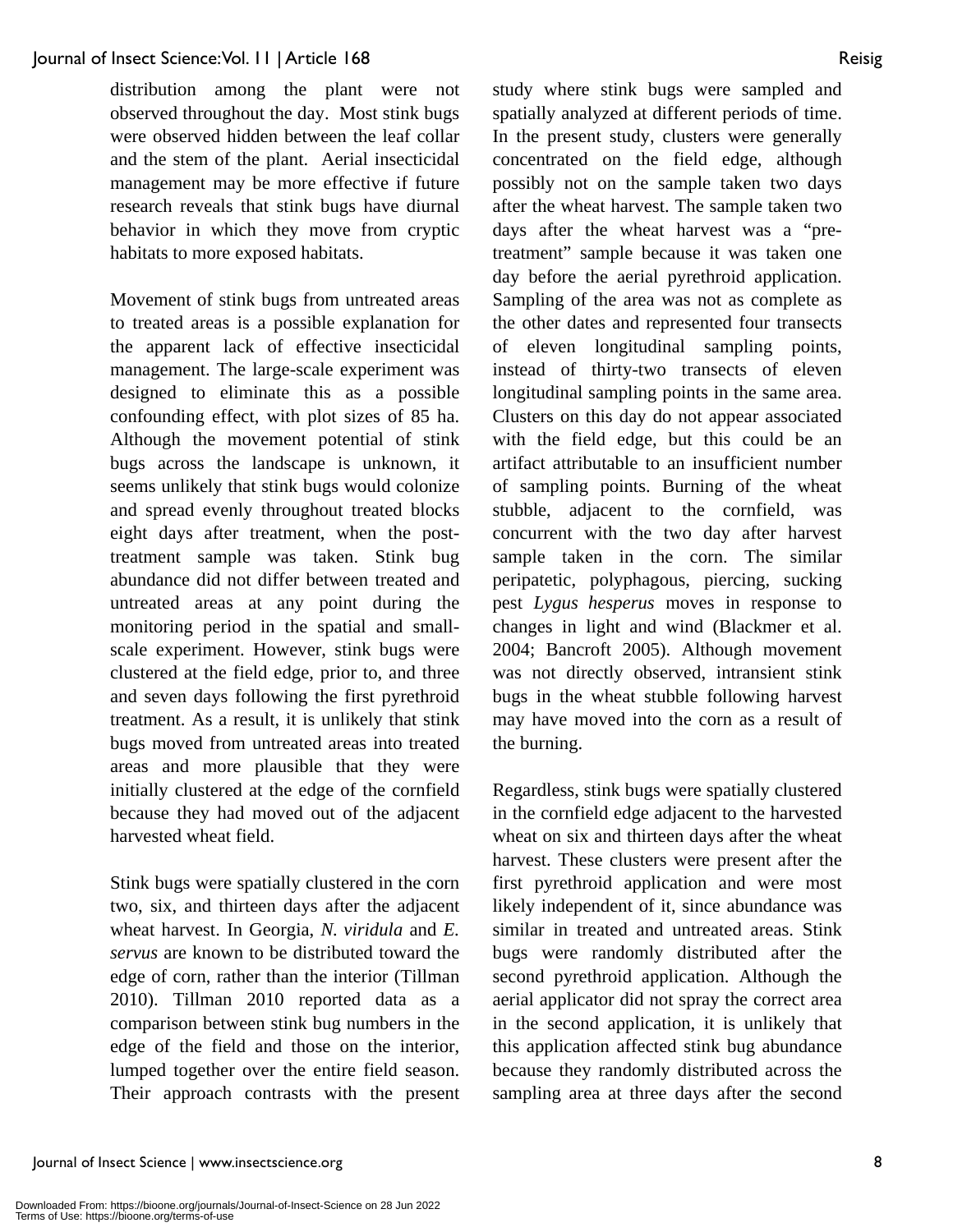application (ten days after the first application). A more plausible explanation is that the stink bugs moved out of the sampling area toward the interior of the field, or out of the field. It is unclear whether stink bugs moved out of the study area as a result of this second application (e.g., due to the repellant properties of the pyrethroid (Elliot et al. 1978) or were independent of it.

The speed of movement of a peripatetic polyphagous insect through the vegetation is thought to provide an indirect measurement of host preference (Kareiva 1983; Bancroft 2005). The stink bugs in the study area were aggregated near the field edge up to thirteen days after the adjacent wheat was harvested. The number of stink bugs in the sample area decreased from the beginning to the end of the experiment. Stink bug abundance and range of calendar sampling date in the large-scale experiment was similar to that in the smallerscale experiment, but abundance did not change over time. It is unclear whether corn is a preferred host without a concurrent and direct comparison to the speed of movement through other crops. More work needs to be done to directly document stink bug movement and biology within and among crops to posit more substantial hypotheses.

In conclusion, aerial pyrethroid sprays for stink bug management in field corn are not effective to manage brown stink bug population abundance and will likely have little impact on yield, especially if they are applied after anthesis. If reduction of stink bug abundance using an insecticide is desired in the later vegetative stages of field corn when crop canopy height precludes the use of ground application, arial insecticide applications are necessitated by the height of the crop. Based on the movement data, if a ground-based application can be made to corn before crop canopy height precludes its use, it could be focused on the edge of corn after stink bugs have migrated from wheat and before they have dispersed into corn. Assuming this is a useful tactic, it is unclear when the exact time of this application should take place and how far it should extend into the field to be effective. Organophosphate insecticides are the most effective for *E. servus* (Willrich et al. 2003). With the loss of methyl parathion, there is not a highly effective insecticide for *E. servus* management registered for use on field corn in the Southeast. More research should focus on the biology of this pest to create an improved management strategy for use in field corn.

#### **Acknowledgements**

I would like to thank Antonio Luccini and Jonathan Peppers of Open Ground Farms for their collaboration in establishing the experiment near Beaufort and for providing complete and timely data.

#### **References**

Anna IB, Bergman MK. 1988. Effects of the one-spotted stink bug (Hemiptera: Pentatomidae) on growth and yield of corn. *Journal of Economic Entomology* 81: 649- 653.

Apriyanto D, Sedlacek JD, Townsend LH. 1989a. Feeding activity of *Euschistus servus*  and *E. variolarius* (Heteroptera: Pentatomidae) and damage to an early growth stage of corn. *Journal of the Kansas Entomological Society* 62: 392-399.

Apriyanto D, Townsend LH, Sedlacek JD. 1989b. Yield reduction from feeding by *Euschistus servus* and *E. variolarius*  (Heteroptera: Pentatomidae) on stage V2 field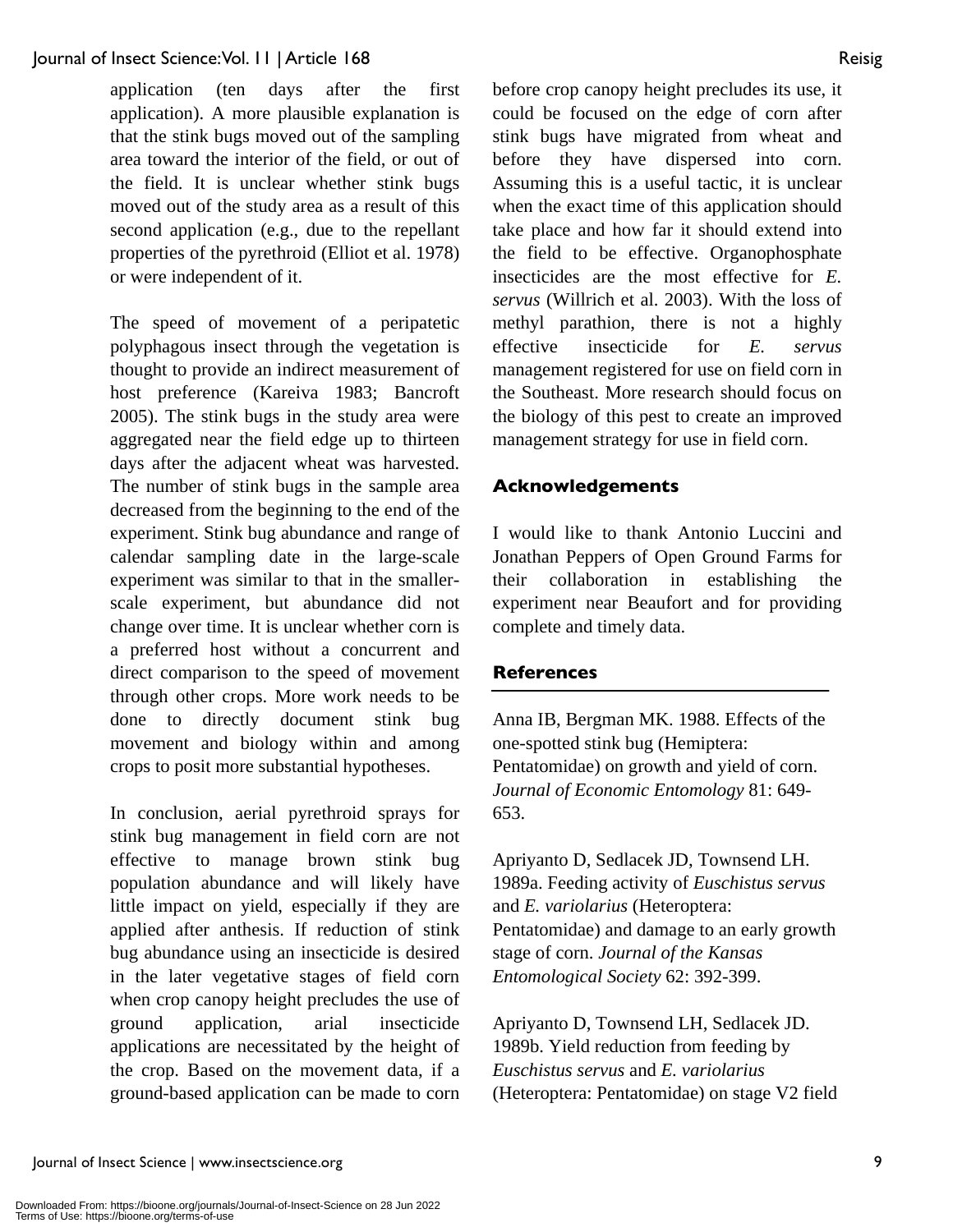Bancroft JS. 2005. Dispersal and abundance of *Lygus hesperus* in field crops. *Environmental Entomology* 34: 1517-1523.

Blinka EL. 2008. *Biological and ecological studies on green stink bug, Acrosternum hilare, and brown stink bug, Euschistus servus (Hemiptera: Pentatomidae), in eastern North Carolina cropping systems. Ph.D. dissertation*, North Carolina State University, Raleigh.

Barbour KS, Bradley JR, Bacheler JS. 1990. Reduction in yield and quality of cotton damaged by green stink bug (Hemiptera: Pentatomidae). *Journal of Economic Entomology* 83: 842-845.

Blackmer JL, Rodriguez-Saona C, Byers JA, Shope KL, Smith JP. 2004. Behavioral response of *Lygus hesperus* to conspecifics and headspace volatiles of alfalfa in a Y-tube olfactometer. *Journal of Chemical Ecology*  30: 1547-1564.

Clower DF. 1958. Damage to corn by the southern green stink bug. *Journal of Economic Entomology* 51: 471-473.

Cocu N, Harrington R, Hullé M, Rounsevell MDA. 2005. Spatial autocorrelation as a tool for identifying the geographical patterns of aphid annual abundance. *Agricultural and Forest Entomology* 7: 31-43.

Deitz LL, Van Duyn JW, Bradley JR, Jr, Rabb RL, Brooks WM, Stinner RE. 1979. A guide to the identification and biology of soybean arthropods in North Carolina. *North Carolina Agricultural Research Service Technical Bulletin* 238: 1-264.

Ehler LE. 2000. *Farmscape ecology of stink bugs in Northern California*. Thomas Say Publications: Memoirs. Entomological Society of America.

Elliott M, Janes NF, Potter C. 1978. The future of pyrethroids in insect control. *Annual Review of Entomology* 23: 443-469.

ESRI. 2009. *ArcView ArcInfo, version 9.3.1, 1999-2009*. Environmental Systems Research Institute.

Herbert A, Blinka E, Bacheler J, Van Duyn J, Greene J, Toews M, Roberts P, Smith RH. 2009. Managing stink bugs in cotton: research in the Southeast region. *Virginia Cooperative Extension, Virginia Polytechnic Institute and State University.* Publication 444-390.

Kareiva P. 1982. Experimental and mathematical analyses of herbivore movement: quantifying the influence of plant spacing and quality on foraging discrimination. *Ecological Monographs* 52: 261-282.

Kenward MG, Roger JH. 1997. Small sample interference for fixed effects from restricted maximum likelihood. *Biometrics* 53: 983-997.

Littell RC, Milliken GA, Stroup WW, Wolfinger RD, Schabenberger O. 2006. *SAS for mixed models*, second edition. SAS Institute, Inc.

McPherson JE, McPherson RM. 2000. *Stink bugs of economic importance in America north of Mexico*. CRC Press.

Negrón JF, Riley TJ. 1987. Southern green stink bug, *Nezara viridula* (Heteroptera:

Terms of Use: https://bioone.org/terms-of-use